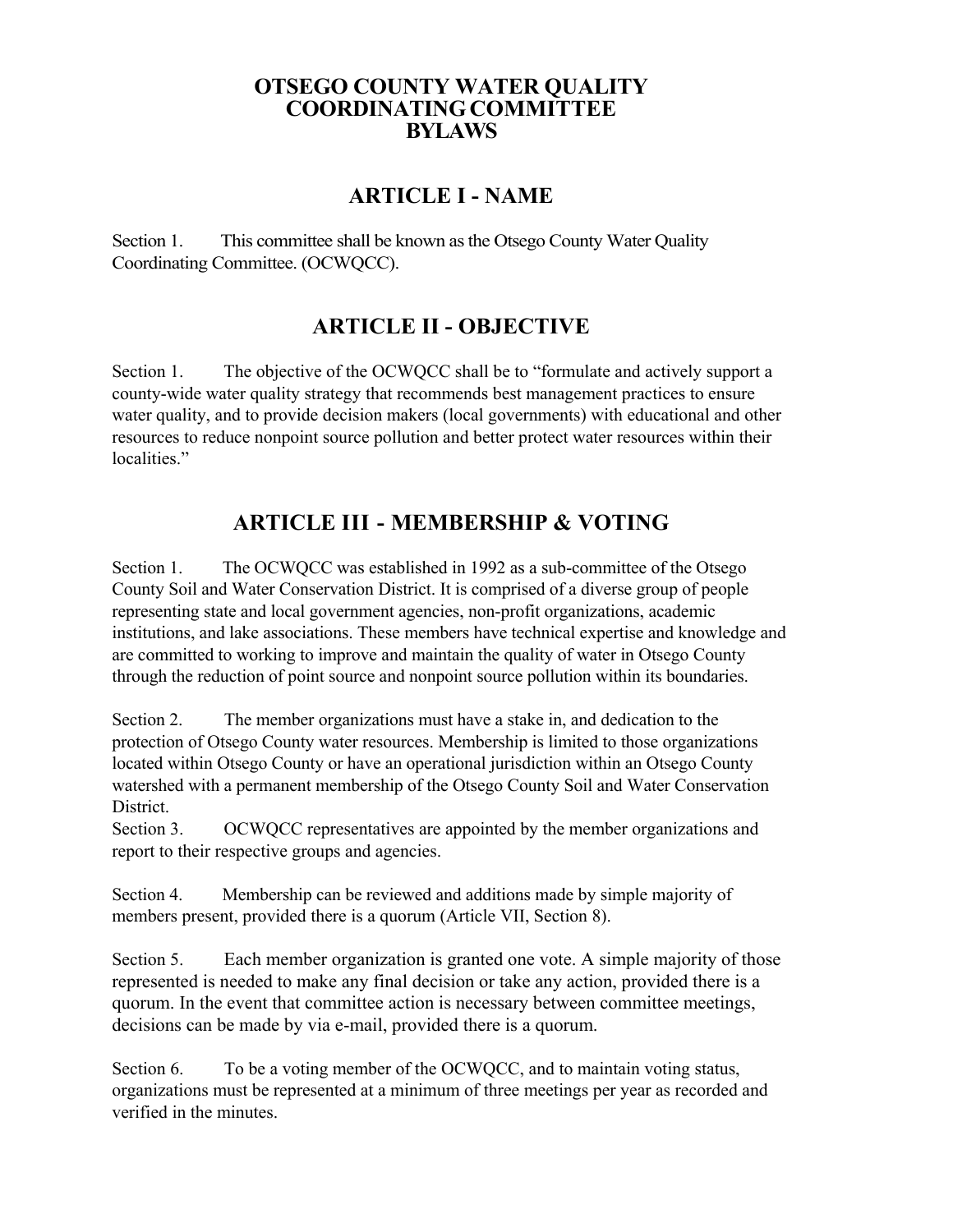Section 7. Members are to contribute annual membership dues in an amount to be determined by a sliding scale on or about January 1 of each year.

Section 8. Sliding scale of dues based on organization annual operating budget or municipality total population:

| <b>Organizational Budget</b> | Dues  | <b>Municipality Population</b> | Dues  |
|------------------------------|-------|--------------------------------|-------|
| Under \$250,000              | \$50  | Under 1000                     | \$50  |
| $$251,000 - $500,000$        | \$100 | $1001 - 2500$                  | \$100 |
| $$501,000 - $750,000$        | \$150 | $2501 - 5000$                  | \$150 |
| Above \$750,000              | \$200 | Above 5000                     | \$200 |

## **ARTICLE IV- OFFICERS**

Section 1. Officers of the OCWQCC, or Executive Committee, shall be comprised of a Facilitator, Vice-Facilitator, Secretary and Treasurer – all members of the committee – to be elected annually in January by simple majority of members present, provided there is a quorum.

Section 2. The Facilitator shall serve for the full calendar year or until a successor has been elected and qualified to take office and shall preside at all OCWQCC meetings. The Facilitator shall sign and execute all letters written on behalf of the committee. The Otsego County Soil and Water Conservation District shall sign and execute all contracts that are in the sole name of the committee.

Section 3. The Vice-Facilitator shall, in the absence of the Facilitator, perform the duties of that officer.

Section 4. The Treasurer shall keep correct and complete books and records of account for the committee and will be an employee of the Otsego County Soil and Water Conservation District. The Treasurer shall have such other powers and duties as may be properly designated by the Facilitator. The treasurer will provide a report of the OCWQCC financial status at each meeting.

Section 5. The Secretary shall keep full minutes of all meetings of the committee and shall see that all notices are duly given in accordance with the provisions of the By-laws or as required by law. The Secretary shall be the custodian of the records and shall provide the Otsego County Soil and Water Conservation District with a copy of all meeting agendas and minutes to be archived. The Secretary shall have such other powers and duties as may be properly designated by the Facilitator.

Section 6. The Otsego County Soil and Water Conservation District shall be the lead agency for the OCWQCC and shall serve as administrator of all committee funds and special programs.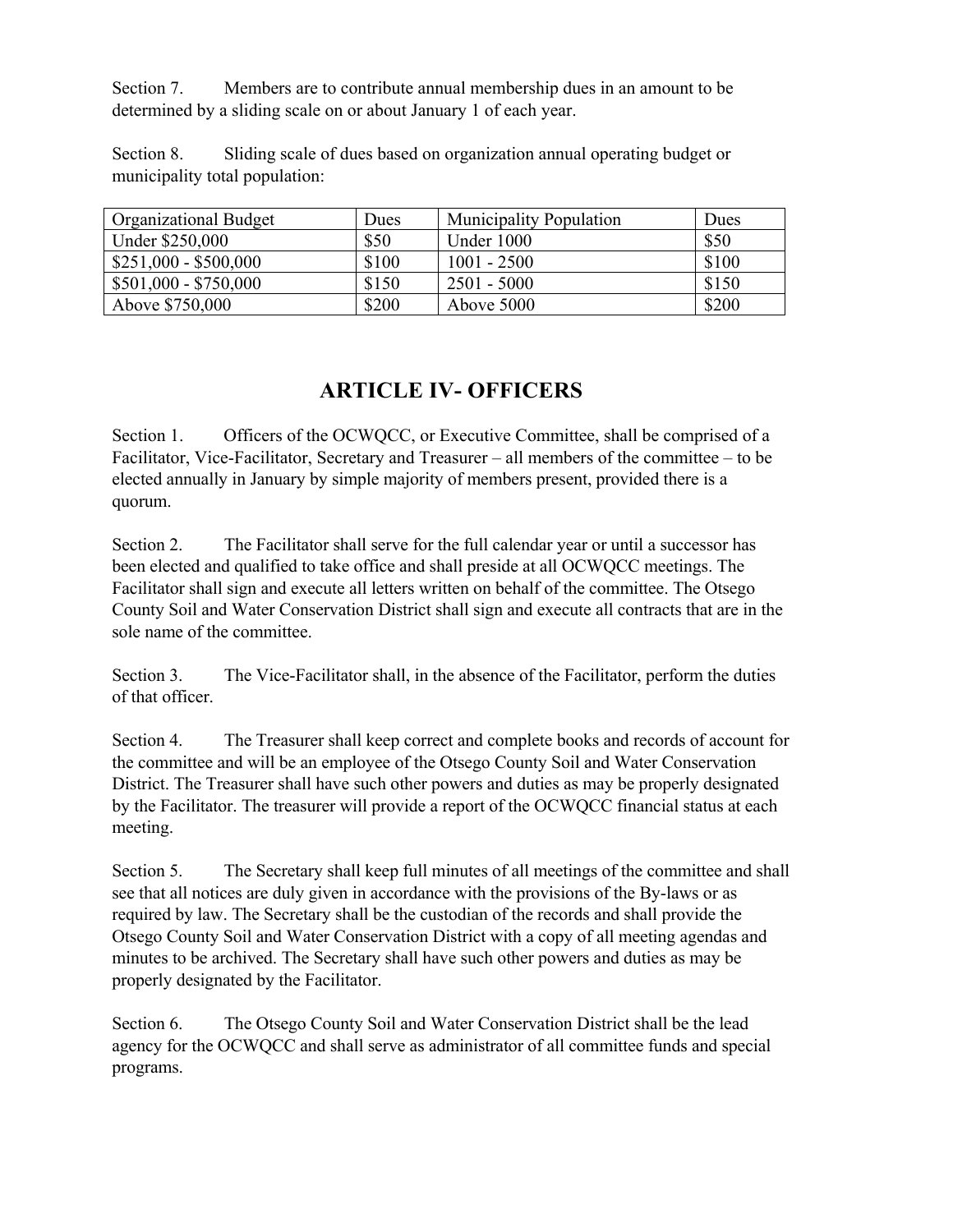# **ARTICLE V - RULES OF ORDER**

Section 1. The Facilitator shall establish the order of all meetings, as per Robert's Rules of Order. See Appendix A.

#### **ARTICLE VI - EXPENDITURES**

Section 1. Decisions on expenditures shall be by simple majority of members present, provided there is a quorum. Cash expenditures under \$50 can be approved at the sole discretion of the Executive Committee. Special programs of the committee will have a predetermined budget voted upon by the Executive Committee that will supersede the \$50 individual expenditure cap.

Section 2. OCWQCC funds shall be held in a separate account by the Otsego County Soil and Water Conservation District with no administrative charge.

#### **ARTICLE VII - MEETINGS**

Section 1. The OCWQCC will hold business meetings at least quarterly – January, April, July and October. These meetings will focus on activities of the member organizations, old and new business, special projects of the committee, program planning, and watershed planning efforts. The January meeting will be the "Annual Meeting" where the Executive Committee members are voted in by simple majority. The OCWQCC meets once a month, usually on the last Wednesday at 1:00 p.m. in the conference room of the Otsego County Soil and Water Conservation District. Meetings are sometimes held at alternate locations, to be determined by simple majority of members present, provided there is a quorum, and announced to the full group at least one week in advance.

Section 2. The OCWQCC will hold at least four topic meetings during a calendar year. These meetings will be held in alternative months of the business meetings. Topic meetings should be determined during the previous year with speakers confirmed by the first annual business meeting.

Section 3. Meetings will be held at various locations around the county to accommodate all member organizations. Location of meetings will be determined at pervious meeting. Business meetings will take place on the last Wednesday of the month with time determined by email polling. Topic meetings will take place at agreed upon locations at various times determined by the committee. The length of all meetings shall be a maximum of 2-1/2 hours.

Section 4. Members will be encouraged to prepare written updates on projects to shorten meetings and to help construct future Annual Reports and or Water Quality Strategy updates.

Section 5. If a meeting is cancelled, an alternate date is set. The Facilitator can call additional meetings whenever a situation arises that requires attention by the committee.

Section 6. Interested parties are welcome to sit in on meetings and will be given an